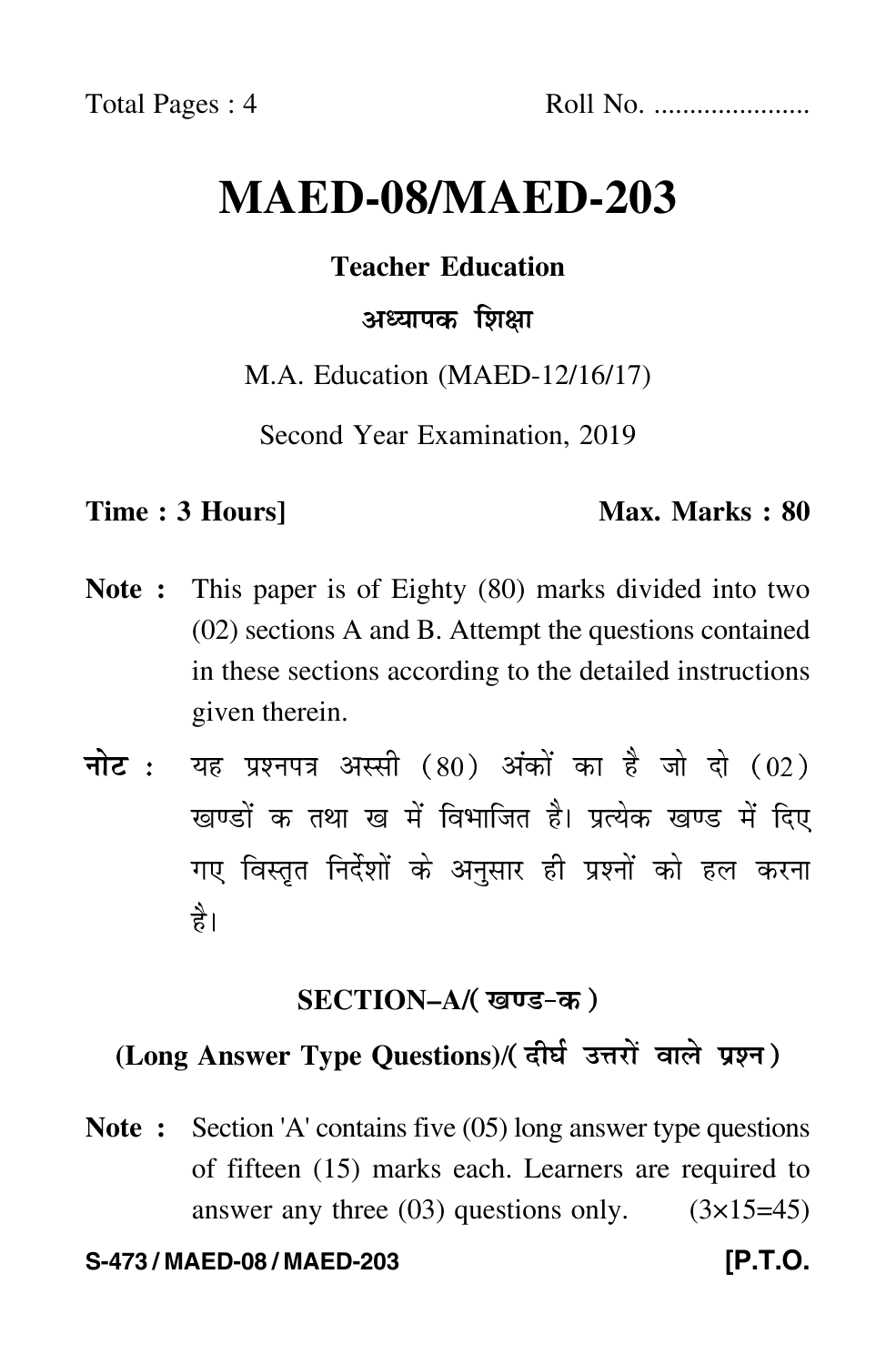- <mark>नोट</mark> : खण्ड 'क' में पाँच (05) दीर्घ उत्तरों वाले प्रश्न दिये गये हैं, प्रत्येक प्रश्न के लिए पन्द्रह (15) अंक निर्धारित हैं। शिक्षार्थियों को इनमें से केवल तीन प्रश्नों के उत्तर देना हैं।
- **1.** What do you understand by Buddhist Period's Education ? Write in detail the objectives of Buddhist Period's Education. बौद्ध कालीन शिक्षा से आप क्या समझते हो? बौद्ध कालीन शिक्ष --के उद्देश्यों को विस्तार से लिखिए।
- **2.** Write the introduction of Sadler Commission. Write in detail the suggestions of Indian University by Sadler Commission. सैडलर आयोग का सामान्य परिचय लिखिए। सैडलर आयोग की भारतीय विश्वविद्यालयों से सम्बंधित सुझावों को विस्तार से लिखिए। -
- **3.** What suggestion have been given regarding research work and teacher Training according to Radha Krishnan Commission. Explain in details.

राधाकृष्णन कमीशन के अनुसार शोध कार्य एवं शिक्षक प्रशिक्षण  $\mathfrak{f}$ के सम्बन्ध में क्या सुझाव दिए गए, विस्तार से वर्णन कीजिए।

**4.** What do you understand the Micro Teaching. Write in detail the characteristics of Micro Teaching.

सूक्ष्म शिक्षण से आप क्या समझते हो? सूक्ष्म शिक्षण की विशेषताओं  $\ddot{\phantom{a}}$ को विस्तार से लिखिए।

### **S-473 / MAED-08 / MAED-203 [ 2 ]**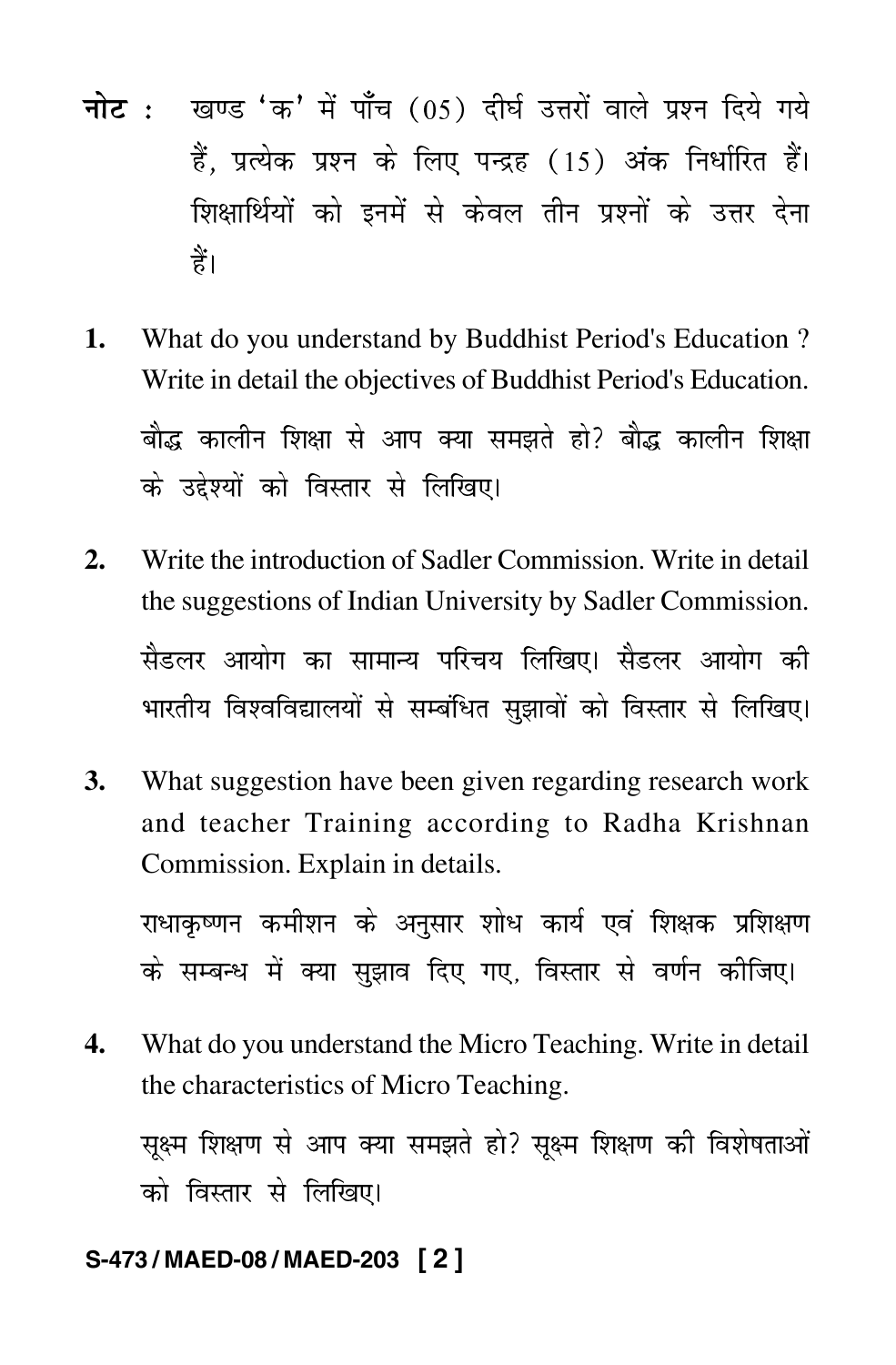**5.** Write in detail the Organization and Work of National University of Educational Planning and Administration.

राष्ट्रीय शैक्षिक नियोजन एवं प्रशासन विश्वविद्यालय ( एन.यू.ई.पी.ए. ) -के संगठन व कार्यों को विस्तार से लिखिए।

### **SECTION–B/**

# **(Short Answer Type Questions)**/

**Note :** Section 'B' contains eight (08) short answer type questions of seven (07) marks each. Learners are required to answer any five (05) questions only.

 $(5 \times 7 = 35)$ 

- <mark>नोट</mark> : खण्ड 'ख' में आठ (08) लघु उत्तरों वाले प्रश्न दिये गये हैं, प्रत्येक प्रश्न के लिए सात (07) अंक निर्धारित हैं। शिक्षार्थियों को इनमें से केवल पाँच (05) प्रश्नों के उत्तर देने हैं।
- **1.** What do you understand by Curriculum of Education in Vedic Period ?

वैदिक काल में शिक्षा की पाठ्यचर्या से आप क्या समझते हो? -

**2.** Write the standard of Education and objectives in Makhtab and Madarsa.

मकतब एवं मदरसा में शिक्षा के स्तर एवं उद्देश्यों को लिखिए। -

### **S-473 / MAED-08 / MAED-203 [ 3 ] [P.T.O.**